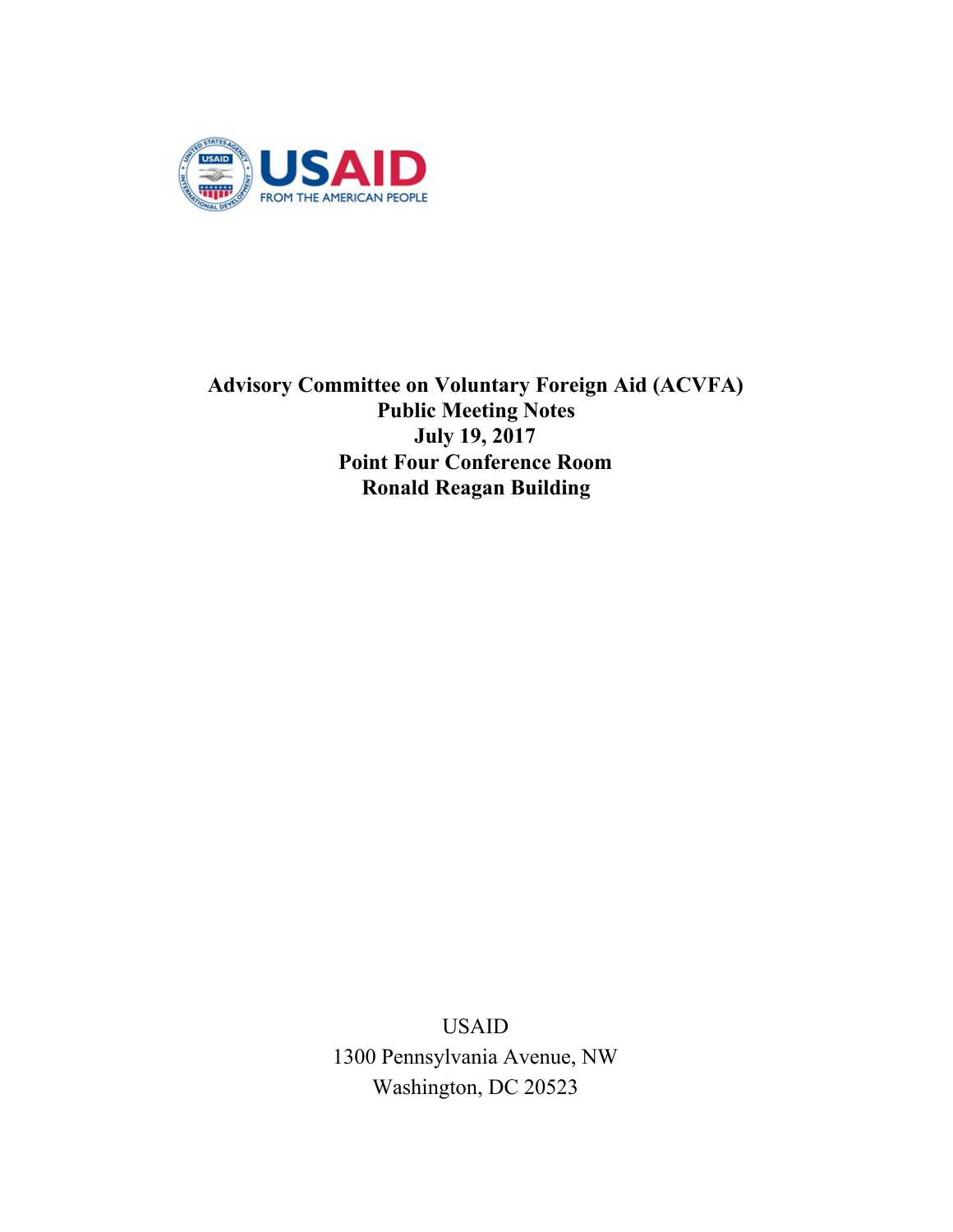# **Advisory Committee on Voluntary Foreign Aid Wednesday, July 19, 2017 Horizon Ballroom** Ronald Reagan Building 1300 Pennsylvania Ave NW Washington, DC 20004

**Agenda:**

- **2:00 p.m. Registration**
- **2:30 p.m. Introductions and Welcome** (ACVFA Chair, Jack Leslie)
- **2:35 p.m. Opening Remarks** (USAID Acting Administrator, Wade Warren)
- **2:55 p.m. Panel Discussion: Reforming Aid**

Moderator: Sam Worthington, InterAction Panelists:

- Nisha Biswal, Albright Stonebridge Group
- Lester Munson, BGR Group
- Connie Veillette, The Lugar Center
- **3:30 p.m. Public Comment**
- **4:00 p.m. Closing Remarks** (USAID Acting Administrator, Wade Warren)
- **4:00 p.m. Public Meeting Adjourns**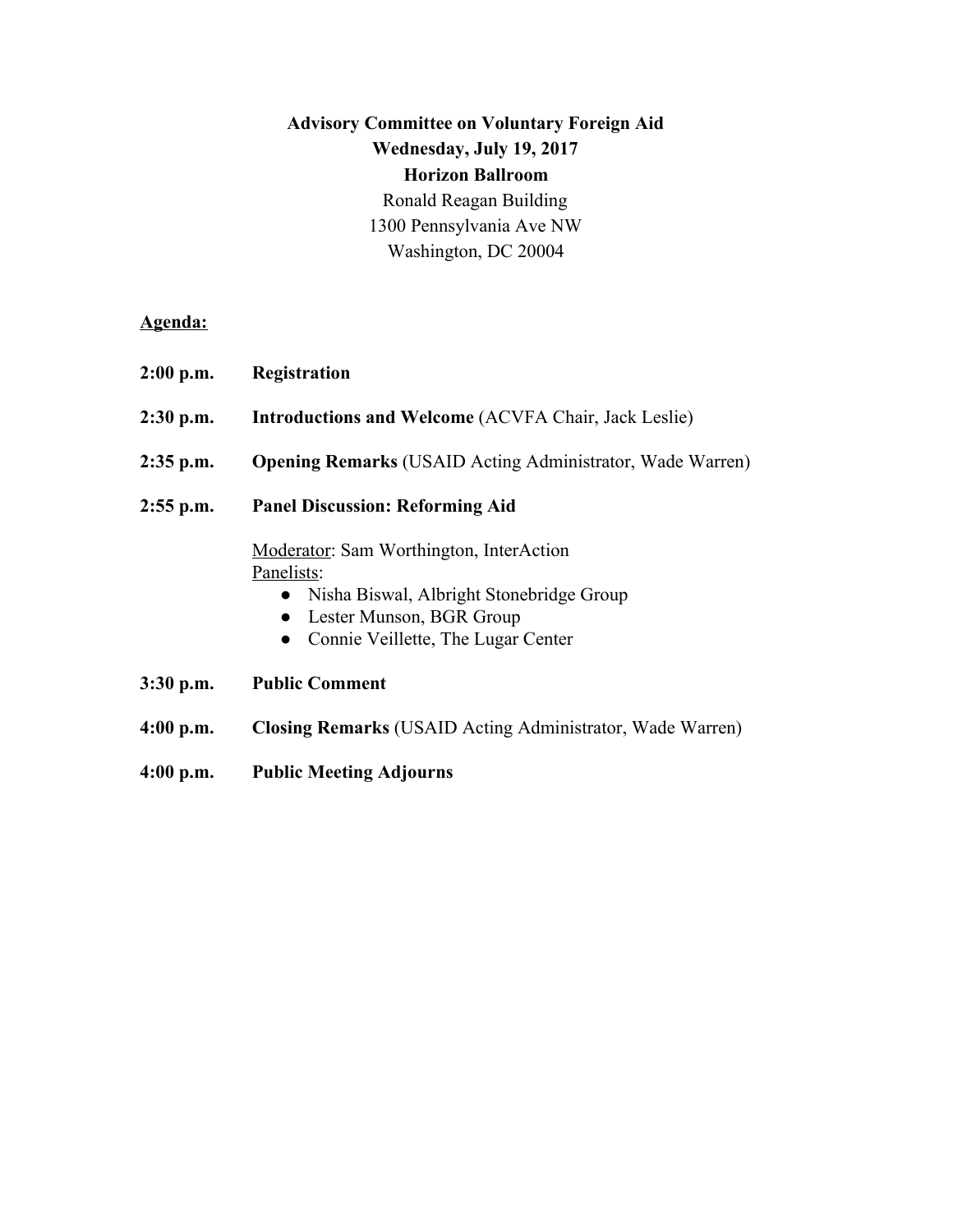## **ACVFA Public Meeting Notes 2:30 pm, July 19, 2017 Horizon Ballroom, Ronald Reagan Building**

## **CHAIR'S WELCOME**

**ACVFA Chair Jack Leslie** opened the public meeting by thanking everyone for attending and Acting Administrator Warren for his leadership during a time of transition. Mr. Leslie remarked that while the U.S. Senate has not yet confirmed Ambassador Mark Green, and he is therefore unable to attend the meeting today, he is sure to bring a deep and genuine understanding of the Agency and its role in making America a leader in global development. Mr. Leslie noted that one of the key considerations for USAID, and Federal Government agencies more generally, will be navigating the White House's call for efficiency in reorganization. In response, ACVFA established the Efficiency and Effectiveness in Organization (EEO) Working Group. Under the guidance of Carolyn Miles, this EEO Working Group has dedicated itself to gaining a comprehensive understanding of the research, public conversation, and best practices related to efficiency in international development, and developed a set of recommendations that emphasize the paramount importance of humanitarian assistance and international development. Mr. Leslie indicated that the audience would hear more about the work of the EEO Working Group from Sam Worthington later on as he leads a panel discussion on reorganization and reform recommendations for USAID.

#### **ACTING ADMINISTRATOR'S OPENING REMARKS**

**Acting Administrator Warren** began by thanking Mr. Leslie and the staff at USAID who have supported him in the transition period. The Acting Administrator provided an update on the status of Ambassador Green's nomination process, and the support he has from the Agency, the development community, and on the Hill. Acting Administrator Warren shared three messages to sum up Ambassador Green's priorities:

- The sustainability of our work is important, and foreign aid should be designed to eventually become obsolete as countries grow and develop;
- Innovative financing, such as public-private partnerships, domestic resource-mobilization, and alternatives to contracts and grants are a high priority; and
- The Agency needs to think seriously about what we leave behind when we transition from traditional aid-based relationships with countries to new forms of international cooperation.

Acting Administrator Warren provided an update on the Fiscal Year (FY) 2017, 2018, and 2019 budgets, and emphasized that Ambassador Green's guidance will be essential through the budget planning process.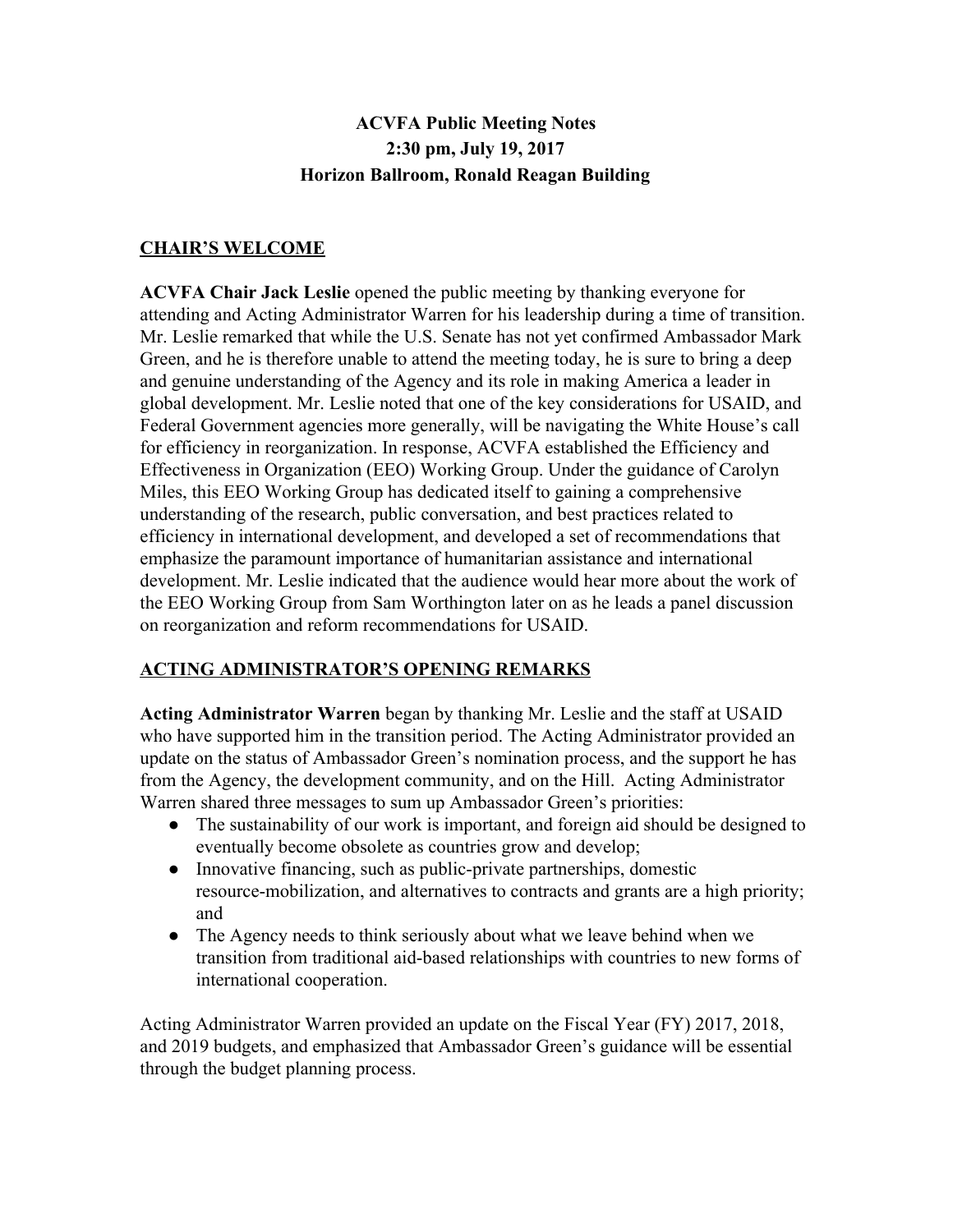Acting Administrator Warren explained that the Redesign process has accelerated sharply following the release of results from the Secretary's Listening Survey to all State Department and USAID employees. An Executive Steering Committee meets weekly to provide overall guidance to five Working Groups: Information Technology, Human Resources, Management Support, Foreign Assistance, and Overseas Alignment and Approaches. Each of these Working Groups contains members from State and USAID, and they are working now to prepare recommendations to the Steering Committee and the Secretary. USAID is aware that the public wants to weigh in on the Redesign process, and the Redesign teams will create opportunities for public comments. In addition to the joint Redesign effort with State, a USAID-only internal transformation effort will identify reforms to improve USAID's efficiency and effectiveness, which Ambassador Green will begin as soon as he arrives.

## **PANEL DISCUSSION: REFORMING AID**

**Sam Worthington** (Chief Executive Officer, InterAction) moderated a panel conversation with Lester Munson (Vice President, International BGR Government Affairs, BGR Group), Connie Veillette (Senior Fellow, Global Food Security and Aid Effectiveness, The Lugar Center), and Nisha Biswal (Senior Advisor, Albright Stonebridge Group). Mr. Worthington presented on ACVFA's EEO Working Group's efforts to produce an overview/synthesis of various studies and reports recently published on USAID and U.S. development policy. He gave an overview of the initial recommendations, which the Working Group will sharpen over the coming weeks and share on the ACVFA [website](https://www.usaid.gov/who-we-are/organization/advisory-committee).

The panelists considered the questions, "What does victory look like," "What kind of structures should remain," and "How can the Agency better tap the trend in evidence-based development?" The panelists commented that:

- Evidence-based frameworks are essential for identifying when transition happens on a country-by-country basis;
- Sustainability and resilience are at the core of victory in development, and countries must be able to bounce back from adversity;
- The approach should be Government-wide, and a decision to graduate a country should be made in conjunction with all the U.S. Government Departments and Agencies that do development work overseas;
- Enterprise funds have been established in several countries, and while they have been controversial, leave-behind development funds that involve US, local enterprise, and host-government funding should be explored in greater detail;
- As private capital outpaces official development assistance around the world, the U.S. Government misses opportunities to provide tools and flexibility that could leverage larger sums; and
- USAID must know what outputs are worth measuring, and as difficult as it is to discern which measurements are most feasible and useful, should continue to refine our processes and best practices.